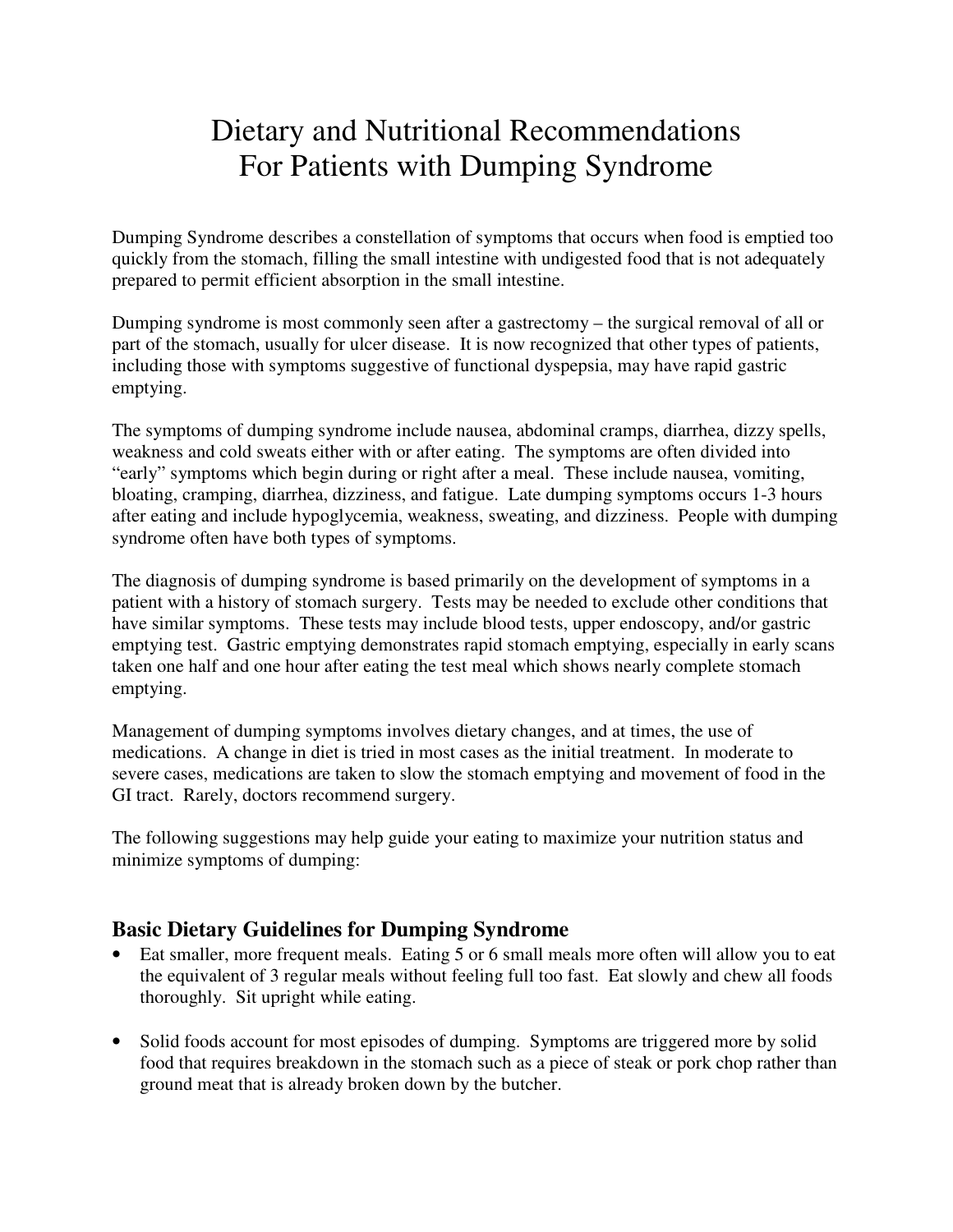- Limit fluid consumption during meals. Drink liquids 30 60 minutes before or after meals instead of with meals.
- Avoid nutrient-rich drinks since dumping syndrome is easily triggered by any rich emulsions such as a liquid nutritional supplement or a milk shake.
- Eat fewer simple sugars. Foods high in simple sugar should be avoided because they pass through your stomach quickly and may cause diarrhea and cramping. Avoid or limit high sugary foods and beverages including the following: Kool-Aid, fruit juices/drinks, soda, cakes, pies, candy, doughnuts, cookies.
- Eat more complex carbohydrate such as whole grains, pastas, potatoes, rice, breads, bagels, unsweetened cereals, etc.
- Eat more foods high in soluble fiber. Foods high in soluble fiber slow stomach emptying and prevent sugars from being absorbed too quickly. The following foods are high in soluble fiber: apples, beets, Brussel sprouts, carrots, oats, spinach, pears.
- Try increasing the amount of fats in your diet. Fats slow the stomach emptying and may help to prevent dumping syndrome from developing. Butter, margarine, mayonnaise, gravy, vegetable oils, salad dressings, and cream cheese are good choices; use some at all meals and snacks (for those trying to lose weight, an individual meal plan can be designed with a registered dietitian.
- Increase the protein in your diet. Eat a protein containing food with each meal. High protein foods include the following: Eggs, meat, poultry, fish, milk, yogurt, cottage cheese, cheese, peanut butter.
- If milk causes distress, try lactose-free milk. Milk and milk products are often not tolerated; avoid if this it true for you. It will be important to ensure that adequate calcium and vitamin D are eaten in the diet.

If you have difficulty maintaining your weight, ask to meet with a registered dietitian to help you with a meal plan. One possibility is to drink a nutritional supplement for extra calories; unfortunately, some of these may worsen symptoms. If tried, drink slowly to prevent symptoms.

Most patients have relatively mild symptoms and respond well to dietary manipulations. In patients with low blood pressure after meals (by feeling lightheaded or sweaty), lying down for 30 minutes may help. For patients that do not respond to the above dietary treatment, medications are sometimes given. Acarbose delays carbohydrate absorption and has been shown to help patients with late dumping. Octreotide has been used with some success also. Octreotide is a synthetic form of somatostatin, a naturally occurring hormone in the body. Octreotide and somatostatin delay stomach emptying and exert a strong inhibitory effect on the release of insulin and several gut-derived hormones. Octreotide is a therapy used sparingly since this treatment significantly impairs digestion. There are several newer agents that are also beginning to be used